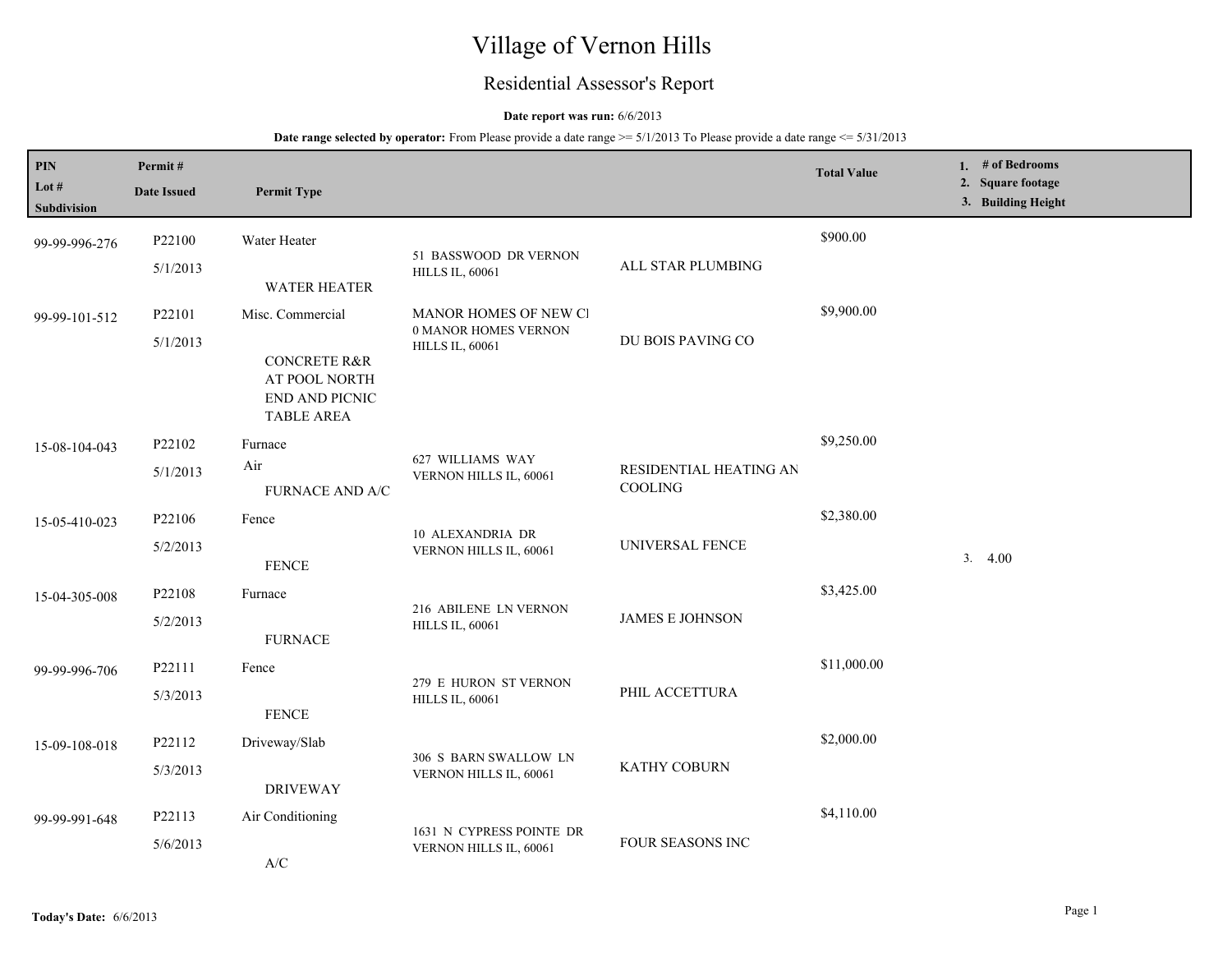| <b>PIN</b><br>Lot $#$<br>Subdivision                                | Permit#<br><b>Date Issued</b> | <b>Permit Type</b>                                                              |                                                    |                                                 | <b>Total Value</b> | 1. $#$ of Bedrooms<br>2. Square footage<br>3. Building Height |
|---------------------------------------------------------------------|-------------------------------|---------------------------------------------------------------------------------|----------------------------------------------------|-------------------------------------------------|--------------------|---------------------------------------------------------------|
| 15-05-419-003                                                       | P22114<br>5/6/2013            | Fence<br><b>FENCE</b>                                                           | 302 ANGELA CT VERNON<br><b>HILLS IL, 60061</b>     | ALLIED FENCE CORP.                              | \$1,900.00         | 3.<br>6.00                                                    |
| 99-99-992-151                                                       | P22117<br>5/7/2013            | Furnace<br><b>FURNACE</b>                                                       | 2060 N INVERNESS DR<br>VERNON HILLS IL, 60061      | TOPTEC HEATING & COOLI<br><b>INC</b>            | \$4,990.00         |                                                               |
| 99-99-996-819<br>13<br><b>GREGG'S LANDING</b>                       | P22118<br>5/7/2013            | Furnace<br><b>FURNACE</b>                                                       | 1735 N STANWICH RD<br>VERNON HILLS IL, 60061       | 3<br>13<br>TOPTEC HEATING & COOLI<br><b>INC</b> | \$6,500.00         |                                                               |
| 15-07-211-017                                                       | P22119<br>5/7/2013            | Patio<br><b>STONE PAVER</b><br><b>PATIO</b>                                     | 50 S STERLING HEIGHTS RD<br>VERNON HILLS IL, 60061 | <b>STACEY BECKER</b>                            | \$9,500.00         |                                                               |
| 15-06-405-012                                                       | P22122<br>5/8/2013            | Fence<br><b>FENCE</b>                                                           | 306 N FIORE PKWY<br>VERNON HILLS IL, 60061         | <b>ANDRE NAEYMI-RAD</b>                         | \$2,100.00         |                                                               |
| 99-00-000-007                                                       | P22123<br>5/8/2013            | Air Conditioning<br>$\ensuremath{\text{A}}\xspace/\ensuremath{\text{C}}\xspace$ | 1048 CUMBERLAND CT<br>VERNON HILLS IL, 60061       | FOUR SEASONS INC                                | \$2,920.00         |                                                               |
| 99-99-996-819<br>13<br><b>GREGG'S LANDING</b>                       | P22124<br>5/8/2013            | Air Conditioning<br>$\ensuremath{\text{A}}\xspace/\ensuremath{\text{C}}\xspace$ | 1735 N STANWICH RD<br>VERNON HILLS IL, 60061       | 3<br>13<br>FOUR SEASONS INC                     | \$4,500.00         |                                                               |
| 15-08-218-018                                                       | P22125<br>5/8/2013            | Furnace<br><b>FURNACE</b>                                                       | 334 W TALLY HO DR<br>VERNON HILLS IL, 60061        | <b>FOUR SEASONS INC</b>                         | \$5,400.00         |                                                               |
| 99-99-100-213<br>LOT <sub>19</sub><br><b>GREGG'S LANDING POD 16</b> | P22126<br>5/9/2013            | Misc. Residential<br><b>KITCHEN</b><br><b>REMODEL</b>                           | 373 ROYAL ST. GEORGE<br>VERNON HILLS IL, 60061     | LOT <sub>19</sub><br><b>AVIS HOMES INC</b>      | \$62,000.00        |                                                               |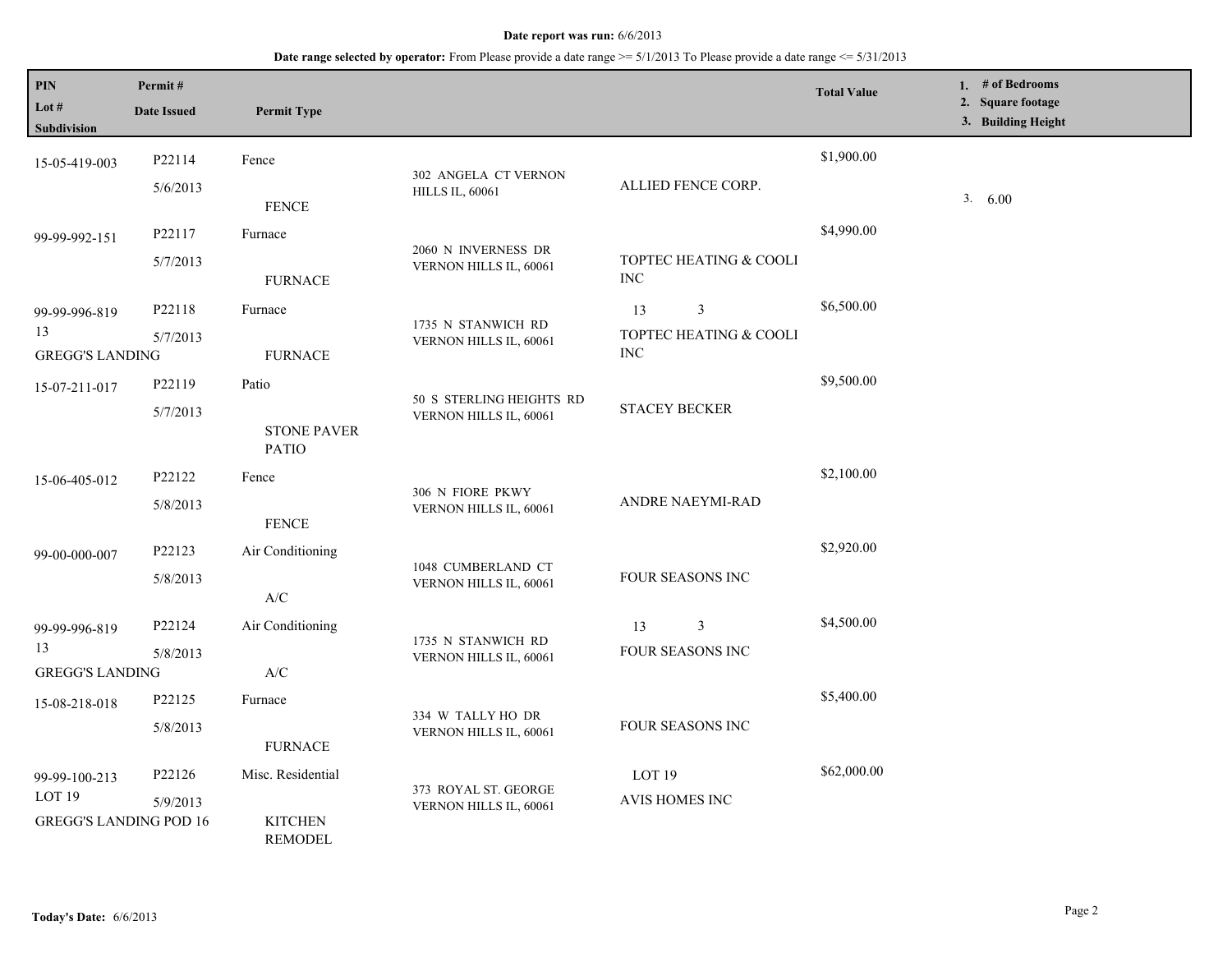| $\mathbf{PIN}$<br>Lot $#$<br>Subdivision      | Permit#<br><b>Date Issued</b> | <b>Permit Type</b>                                                                  |                                                     |                                | <b>Total Value</b> | 1. # of Bedrooms<br>2. Square footage<br>3. Building Height |
|-----------------------------------------------|-------------------------------|-------------------------------------------------------------------------------------|-----------------------------------------------------|--------------------------------|--------------------|-------------------------------------------------------------|
| 15-08-409-013                                 | P22129<br>5/9/2013            | Fence<br><b>FENCE</b>                                                               | 161 SHEFFIELD LN VERNON<br><b>HILLS IL, 60061</b>   | <b>GREGORY J CLARK</b>         | \$4,550.00         | 3.4.00                                                      |
| 15-07-212-003                                 | P22131<br>5/10/2013           | Misc. Residential<br>20 kw NATURAL<br><b>GAS STANDY</b><br><b>GENERATOR</b>         | 911 SAUGATUCK TRL<br>VERNON HILLS IL, 60061         | HIGHLAND PARK ELECTRIC         | \$3,530.00         |                                                             |
| 15-04-302-002                                 | P22134<br>5/13/2013           | Re-Roofing<br><b>REROOF</b>                                                         | <b>4 ATHENS CT VERNON</b><br><b>HILLS IL, 60061</b> | SANDRA L TYUNAITIS             | \$8,000.00         |                                                             |
| 11-32-204-011                                 | P22135<br>5/13/2013           | Misc. Residential<br><b>REPAIR TO</b><br><b>GARAGE</b><br>DAMAGED BY CAR            | 105 HAMILTON PL VERNON<br><b>HILLS IL, 60061</b>    | MCMAHON SERVICES               | \$3,000.00         |                                                             |
| 99-99-996-825<br>34<br><b>GREGG'S LANDING</b> | P22136<br>5/13/2013           | Air Conditioning<br>$\ensuremath{\mathsf{A}}\xspace/\ensuremath{\mathsf{C}}\xspace$ | 1748 N ST. ANDREW DR<br>VERNON HILLS IL, 60061      | 3<br>34<br><b>SCOTT PINSKY</b> | \$4,900.00         |                                                             |
| 99-99-994-796                                 | P22138<br>5/13/2013           | Fence<br>fence                                                                      | 574 S ONTARIO ST VERNON<br><b>HILLS IL, 60061</b>   | <b>JOHN O'BRIEN</b>            | \$5,890.00         | 3.4.00                                                      |
| 11-32-407-014                                 | P22139<br>5/13/2013           | Water Heater<br><b>WATER HEATER</b>                                                 | 211 CHESAPEAKE CT<br>VERNON HILLS IL, 60061         | MARY BERNARDI                  | \$780.00           |                                                             |
| 15-08-109-024                                 | P22140<br>5/13/2013           | Driveway/Slab<br><b>DRIVEWAY</b>                                                    | 322 WESTMORELAND DR<br>VERNON HILLS IL, 60061       | <b>EFRAIN PEREZ</b>            | \$2,990.00         |                                                             |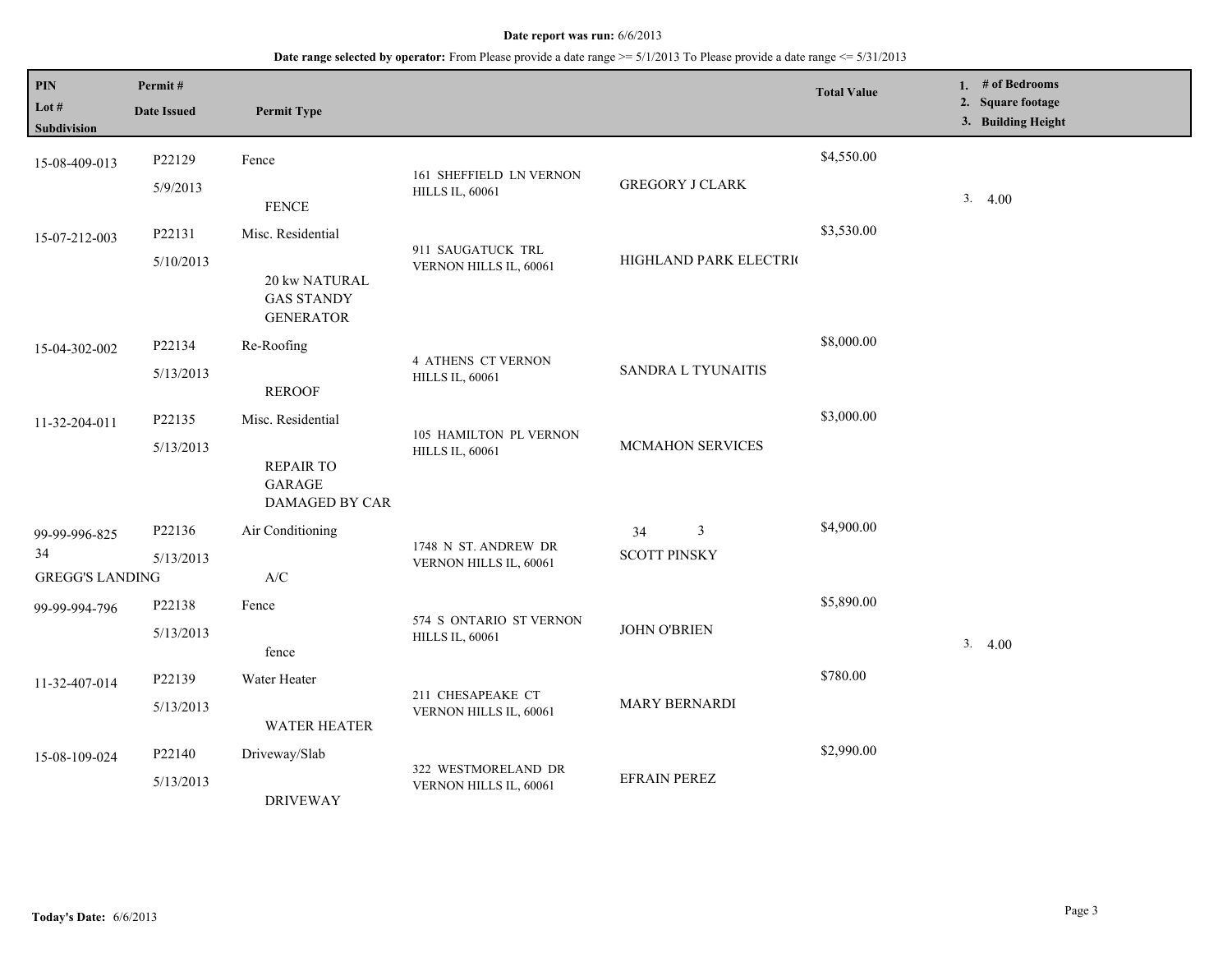| PIN<br>Lot $#$<br>Subdivision                    | Permit#<br><b>Date Issued</b> | <b>Permit Type</b>                                                                    |                                                  |                                       | <b>Total Value</b> | 1. # of Bedrooms<br>2. Square footage<br>3. Building Height |
|--------------------------------------------------|-------------------------------|---------------------------------------------------------------------------------------|--------------------------------------------------|---------------------------------------|--------------------|-------------------------------------------------------------|
| 15-05-421-001                                    | P22142<br>5/13/2013           | Driveway/Slab<br>Sidewalk<br>DRIVEWAY/SIDEW<br>ALK, NO FEE, 2013<br><b>ROAD REHAB</b> | 213 ATLANTIC DR VERNON<br><b>HILLS IL, 60061</b> | SCHROEDER AND SCHROEI<br>$\rm{INC}$   | \$2,200.00         |                                                             |
| 99-99-994-499                                    | P22143<br>5/14/2013           | Security System<br><b>SECURITY</b><br><b>SYSTEM</b>                                   | 464 W SYCAMORE ST<br>VERNON HILLS IL, 60061      | ADT SECURITY SERVICES,                | \$1,612.00         |                                                             |
| 15-08-403-018                                    | P22144<br>5/14/2013           | Misc. Residential<br><b>GENERATOR</b>                                                 | 492 CHESTERFIELD LN<br>VERNON HILLS IL, 60061    | POPIOLEK ELECTRIC                     | \$7,800.00         |                                                             |
| 99-00-000-016                                    | P22147<br>5/15/2013           | Fence<br><b>FENCE</b>                                                                 | 128 MARIMAC LN VERNON<br><b>HILLS IL, 60061</b>  | ALLIED FENCE CORP.                    | \$2,200.00         |                                                             |
| 15-05-427-004                                    | P22150<br>5/15/2013           | Private Sidewalk<br>Driveway<br>STOOP, SIDEWALK<br>AND DRIVEWAY                       | 304 APOLLO CT VERNON<br><b>HILLS IL, 60061</b>   | PAYMAN FARID                          | \$4,720.00         |                                                             |
| 15-04-303-054                                    | P22152<br>5/15/2013           | Air Conditioning<br>$\mathbf{A}/\mathbf{C}$                                           | 17 HARBOR CT VERNON<br><b>HILLS IL, 60061</b>    | FOUR SEASONS INC                      | \$4,650.00         |                                                             |
| 99-99-100-439<br>$3 - 2$<br><b>BAYHILL POD D</b> | P22157<br>5/16/2013           | Misc. Residential<br><b>BASEMENT: FULL</b><br><b>BATH: 3 FIXTURES</b>                 | 1830 N CRENSHAW CIR<br>VERNON HILLS IL, 60061    | $3 - 2$<br>NICK DEMASI                | \$15,500.00        |                                                             |
| 15-04-305-002                                    | P22158<br>5/16/2013           | Sewer Repair<br><b>SEWER REPAIR</b>                                                   | 228 ABILENE LN VERNON<br><b>HILLS IL, 60061</b>  | RELIANCE PLUMBING SEW<br><b>DRAIN</b> | \$2,300.00         |                                                             |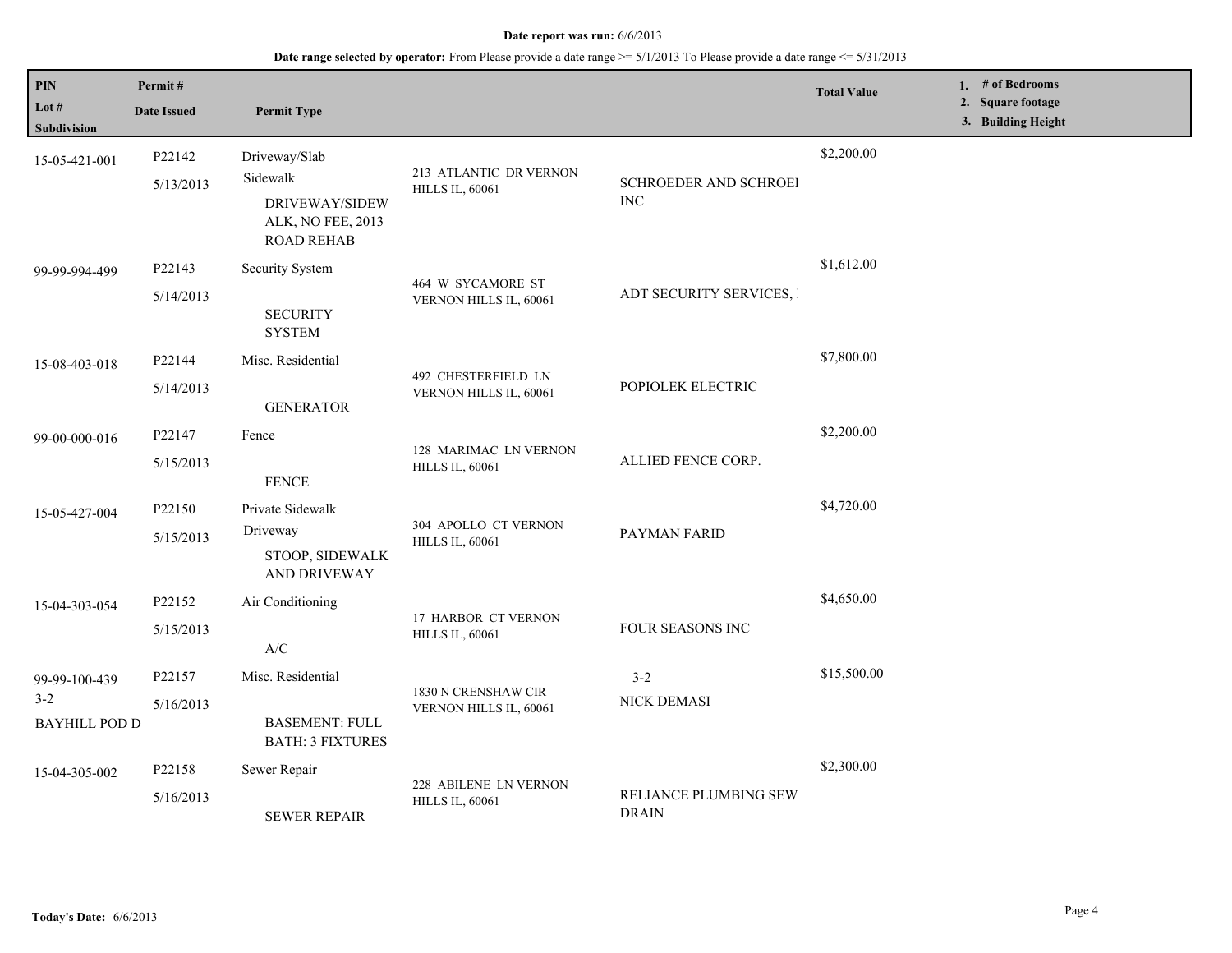**Date range selected by operator:** From Please provide a date range >= 5/1/2013 To Please provide a date range <= 5/31/2013

| PIN<br>Lot $#$<br><b>Subdivision</b> | Permit#<br><b>Date Issued</b> | <b>Permit Type</b>                             |                                                |                                              | <b>Total Value</b> | 1. # of Bedrooms<br>2. Square footage<br>3. Building Height |
|--------------------------------------|-------------------------------|------------------------------------------------|------------------------------------------------|----------------------------------------------|--------------------|-------------------------------------------------------------|
| 15-04-305-001                        | P22159                        | Sewer Repair                                   | 230 ABILENE LN VERNON                          |                                              | \$1,150.00         |                                                             |
|                                      | 5/16/2013                     | <b>SEWER REPAIR</b>                            | <b>HILLS IL, 60061</b>                         | RELIANCE PLUMBING SEW<br><b>DRAIN</b>        |                    |                                                             |
| 99-99-995-530                        | P22161                        | Re-Roofing                                     |                                                |                                              | \$16,446.00        |                                                             |
|                                      | 5/16/2013                     | <b>REROOF BLDG</b><br>925-935                  | 925 ADAMS CT VERNON<br><b>HILLS IL, 60061</b>  | <b>B.T. LAKESIDE ROOFING</b><br>(UNLTD)      |                    |                                                             |
| 99-99-994-020                        | P22162                        | Re-Roofing                                     | 377 W JEFFERSON CT<br>VERNON HILLS IL, 60061   |                                              | \$17,006.00        |                                                             |
|                                      | 5/16/2013                     | <b>REROOF BLDG</b><br>377-387                  |                                                | <b>B.T. LAKESIDE ROOFING</b><br>(UNLTD)      |                    |                                                             |
| 99-99-993-758                        | P22164                        | Re-Roofing                                     |                                                |                                              | \$17,006.00        |                                                             |
|                                      | 5/16/2013                     | <b>REROOF BLDG:</b><br>357-367                 | 357 W JEFFERSON CT<br>VERNON HILLS IL, 60061   | <b>B.T. LAKESIDE ROOFING</b><br>(UNLTD)      |                    |                                                             |
| 15-08-106-005                        | P22165                        | Security System                                |                                                | ADT SECURITY SERVICES,                       | \$370.00           |                                                             |
|                                      | 5/16/2013                     | <b>SECURITY</b><br><b>SYSTEM</b>               | 719 N LAKESIDE DR<br>VERNON HILLS IL, 60061    |                                              |                    |                                                             |
| 15-05-422-004                        | P22166                        | Driveway/Slab                                  |                                                |                                              | \$3,900.00         |                                                             |
|                                      | 5/16/2013                     | DRIVEWAY, NO<br>FEE, 2013 ROAD<br><b>REHAD</b> | 205 ALPINE DR VERNON<br><b>HILLS IL, 60061</b> | <b>SCHROEDER AND SCHROEI</b><br><b>INC</b>   |                    |                                                             |
| 15-07-201-003                        | P22168                        | Re-Roofing                                     |                                                |                                              | \$4,860.00         |                                                             |
|                                      | 5/16/2013                     | <b>REROOF</b>                                  | 728 N LAKESIDE DR<br>VERNON HILLS IL, 60061    | PRESIDENTIAL CONSTRUC'<br>& ROOFING, (UNLTD) |                    |                                                             |

L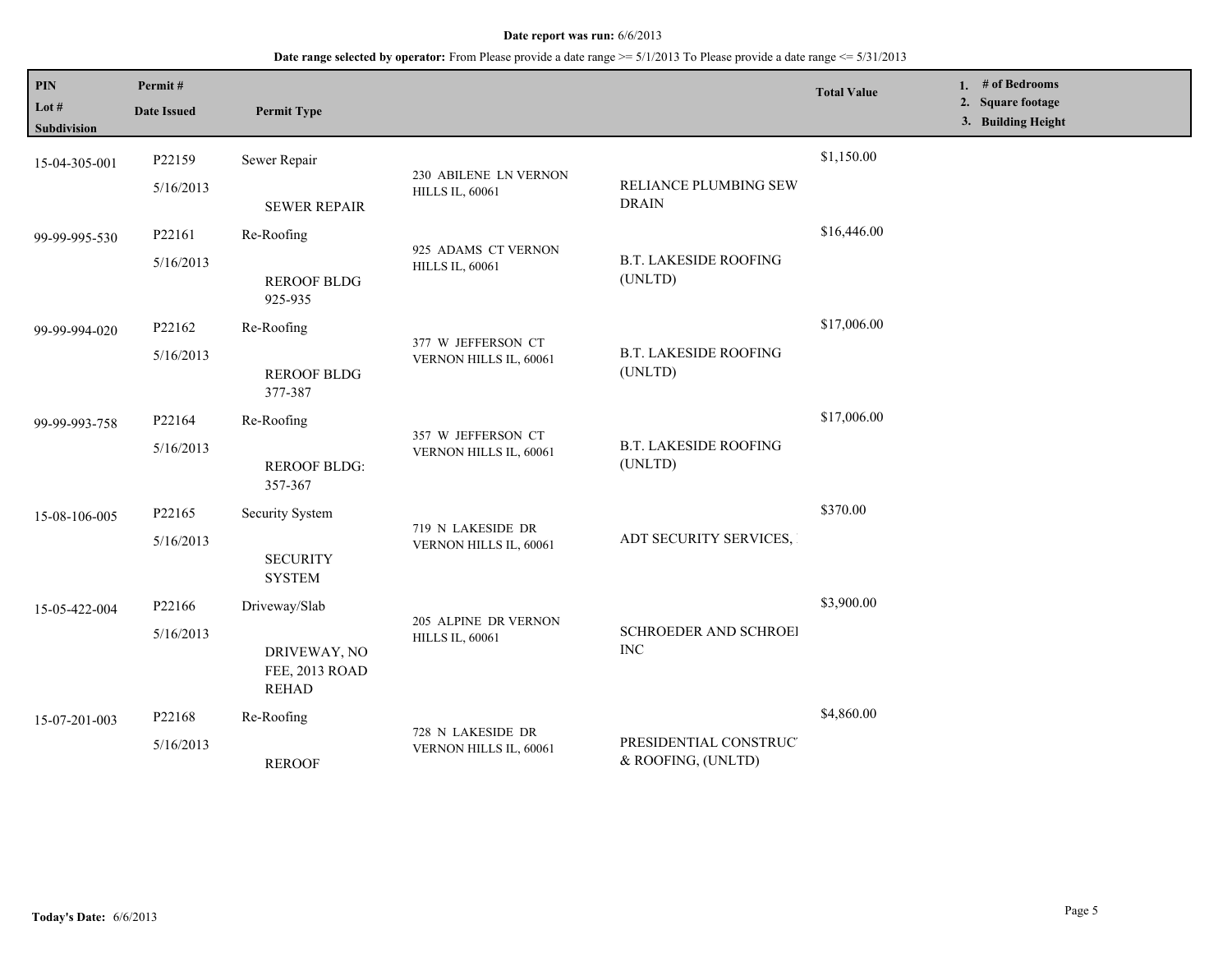| $\bf{PIN}$           | Permit#             |                                                                                               |                                                   |                                     | <b>Total Value</b> | 1. $#$ of Bedrooms                      |
|----------------------|---------------------|-----------------------------------------------------------------------------------------------|---------------------------------------------------|-------------------------------------|--------------------|-----------------------------------------|
| Lot #<br>Subdivision | <b>Date Issued</b>  | <b>Permit Type</b>                                                                            |                                                   |                                     |                    | 2. Square footage<br>3. Building Height |
| 15-05-405-064        | P22169<br>5/17/2013 | Driveway/Slab<br>Sidewalk<br>DRIVEWAY AND<br>FRONT WALK, NO<br>FEE, 2013 ROAD<br><b>REHAB</b> | 200 ATLANTIC DR VERNON<br><b>HILLS IL, 60061</b>  | SCHROEDER AND SCHROEI<br><b>INC</b> | \$3,900.00         |                                         |
| 15-04-310-022        | P22171<br>5/17/2013 | Fence<br>${\tt FENCE}$                                                                        | 107 ASHEVILLE CT VERNON<br><b>HILLS IL, 60061</b> | <b>MARTENS FENCING</b>              | \$3,300.00         | 3. 6.00                                 |
| 15-05-421-004        | P22172<br>5/17/2013 | Driveway/Slab<br>DRIVEWAY, NO<br>FEE, 2013 ROAD<br><b>REHAB</b>                               | 208 ALPINE DR VERNON<br><b>HILLS IL, 60061</b>    | SCHROEDER AND SCHROEI<br><b>INC</b> | \$2,100.00         |                                         |
| 15-05-405-067        | P22173<br>5/17/2013 | Driveway/Slab<br>DRIVEWAY, NO<br>FEE, 2013 ROAD<br><b>REHAB</b>                               | 217 AUTUMN LN VERNON<br><b>HILLS IL, 60061</b>    | SCHROEDER AND SCHROEI<br><b>INC</b> | \$2,300.00         |                                         |
| 11-32-301-015        | P22175<br>5/17/2013 | Fence<br><b>FENCE</b>                                                                         | 1105 SWINBURNE PL<br>VERNON HILLS IL, 60061       | <b>ARONSON FENCE</b>                | \$1,200.00         | 3.4.00                                  |
| 15-08-408-007        | P22176<br>5/17/2013 | Fence<br><b>FENCE</b>                                                                         | 303 SHEFFIELD LN VERNON<br><b>HILLS IL, 60061</b> | ARONSON FENCE                       | \$1,418.00         | 3.<br>4.00                              |
| 99-00-000-452        | P22177<br>5/17/2013 | Driveway/Slab<br>DRIVEWAY:<br>447-449                                                         | 447 E PINE LAKE CIR<br>VERNON HILLS IL, 60061     | <b>RABINE PAVING</b>                | \$2,039.00         |                                         |
| 99-99-999-157        | P22178<br>5/17/2013 | Driveway/Slab<br><b>DRIVEWAY</b>                                                              | 1417 N PINEHURST DR<br>VERNON HILLS IL, 60061     | <b>RABINE PAVING</b>                | \$2,039.00         |                                         |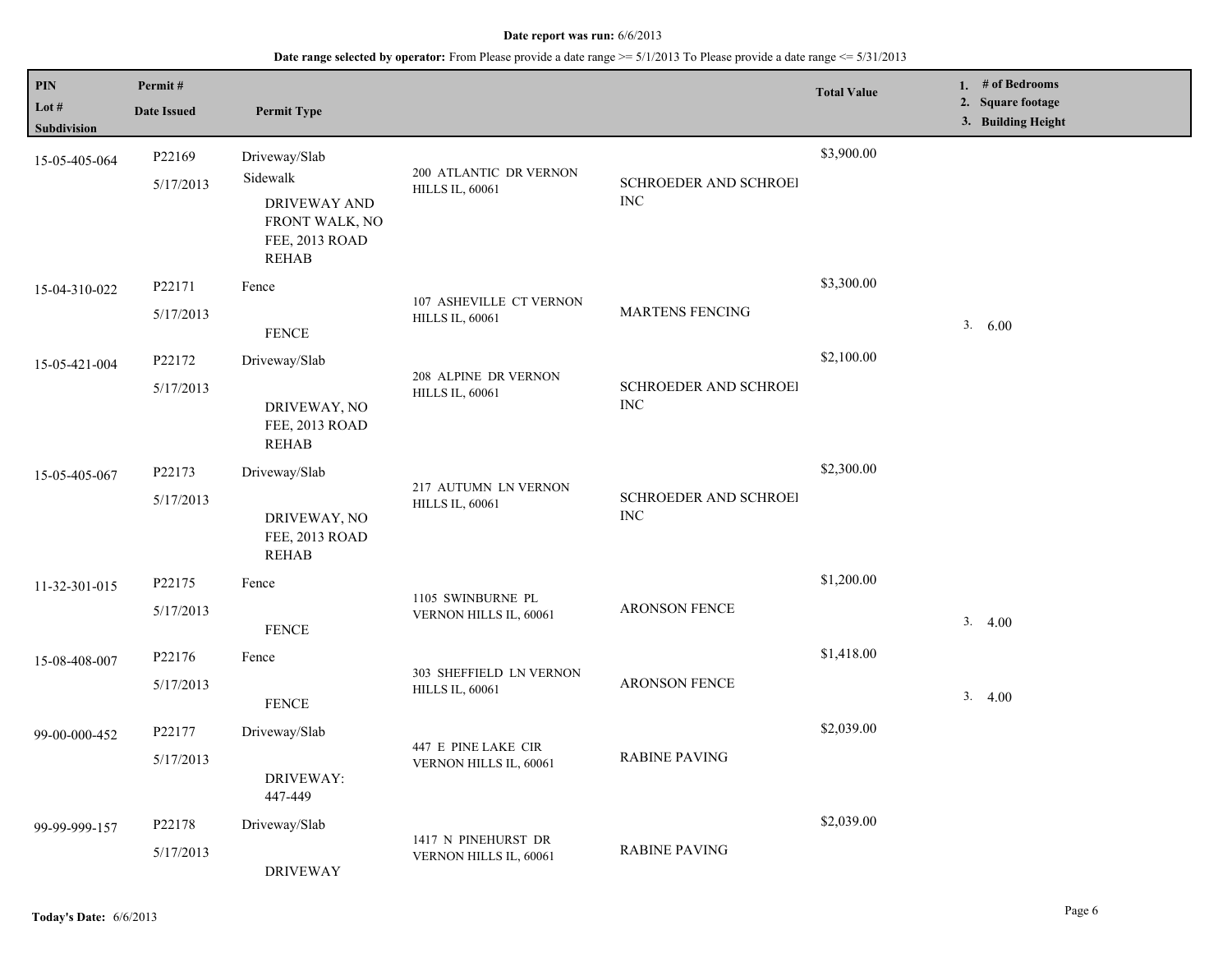| PIN<br>Lot #<br>Subdivision | Permit#<br><b>Date Issued</b> | <b>Permit Type</b>                                                                                     |                                                  |                                     | <b>Total Value</b> | 1. $#$ of Bedrooms<br>2. Square footage<br>3. Building Height |
|-----------------------------|-------------------------------|--------------------------------------------------------------------------------------------------------|--------------------------------------------------|-------------------------------------|--------------------|---------------------------------------------------------------|
| 99-00-000-472               | P22179<br>5/17/2013           | Driveway/Slab<br>DRIVEWAY:<br>450-452                                                                  | 450 E PINE LAKE CIR<br>VERNON HILLS IL, 60061    | <b>RABINE PAVING</b>                | \$2,039.00         |                                                               |
| 99-00-000-439               | P22180<br>5/17/2013           | Driveway/Slab<br><b>DRIVEWAY</b>                                                                       | 1422 N PINEHURST DR<br>VERNON HILLS IL, 60061    | <b>RABINE PAVING</b>                | \$2,039.00         |                                                               |
| 99-00-000-468               | P22181<br>5/17/2013           | Driveway/Slab<br>DRIVEWAY:<br>466-468                                                                  | 466 E PINE LAKE CIR<br>VERNON HILLS IL, 60061    | <b>RABINE PAVING</b>                | \$2,039.00         |                                                               |
| 99-99-999-162               | P22182<br>5/17/2013           | Driveway/Slab<br><b>DRIVEWAY</b>                                                                       | 1447 N PINEHURST DR<br>VERNON HILLS IL, 60061    | <b>RABINE PAVING</b>                | \$2,039.00         |                                                               |
| 15-04-303-071               | P22183<br>5/17/2013           | Fence<br>FENCE, OK'D BY<br>MAT, POST HOLE<br><b>INSPECTION</b><br>WAIVED PER MAT,<br><b>ISSUED OTC</b> | 111 BIRMINGHAM PL<br>VERNON HILLS IL, 60061      | <b>JUDITH GRANGER</b>               | \$1,500.00         |                                                               |
| 15-05-420-004               | P22184<br>5/20/2013           | Driveway/Slab<br>DRIVEWAY, NO<br>FEE, 2013 ROAD<br><b>REHAB</b>                                        | 214 ATLANTIC DR VERNON<br><b>HILLS IL, 60061</b> | SCHROEDER AND SCHROEI<br><b>INC</b> | \$2,490.00         |                                                               |
| 15-05-421-006               | P22185<br>5/20/2013           | Driveway/Slab<br>Sidewalk<br>DRIVEWAY AND<br>SIDEWALK, NO<br>FEE, 2013 ROAD<br><b>REHAB</b>            | 206 APRIL AV VERNON<br><b>HILLS IL, 60061</b>    | SCHROEDER AND SCHROEI<br><b>INC</b> | \$3,000.00         |                                                               |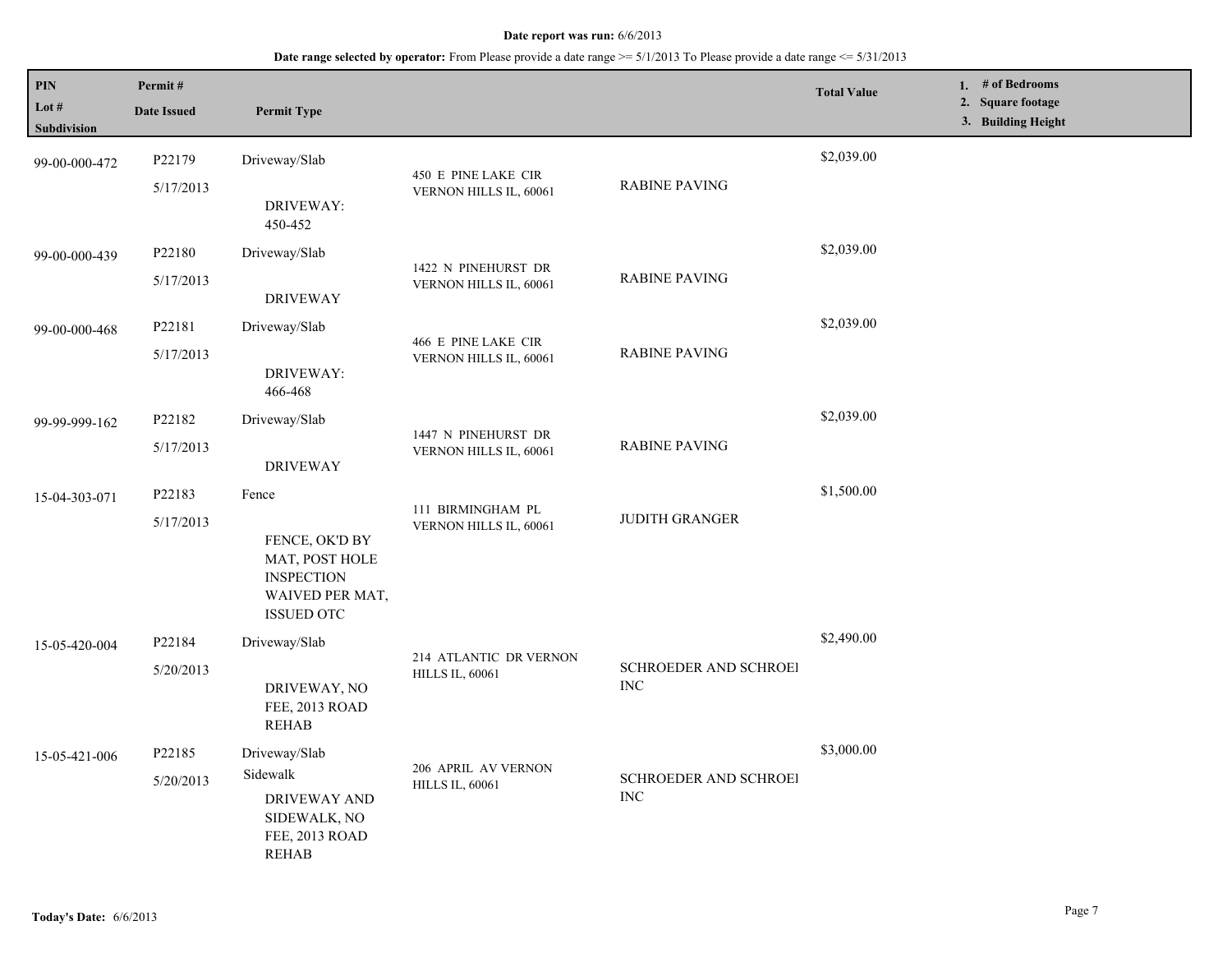| PIN<br>Lot #                                  | Permit#<br><b>Date Issued</b> | <b>Permit Type</b>                                                                                               |                                                      |                                                | <b>Total Value</b> | 1. # of Bedrooms<br>2. Square footage |
|-----------------------------------------------|-------------------------------|------------------------------------------------------------------------------------------------------------------|------------------------------------------------------|------------------------------------------------|--------------------|---------------------------------------|
| <b>Subdivision</b>                            |                               |                                                                                                                  |                                                      |                                                |                    | 3. Building Height                    |
| 15-05-420-014                                 | P22186<br>5/20/2013           | Driveway/Slab<br>Sidewalk<br>DRIVEWAY AND<br>SIDEWALK, NO<br>FEE, 2013 ROAD<br><b>REHAB</b>                      | 218 ATLANTIC DR VERNON<br><b>HILLS IL, 60061</b>     | SCHROEDER AND SCHROEI<br><b>INC</b>            | \$2,550.00         |                                       |
| 99-99-992-439                                 | P22187<br>5/20/2013           | Driveway/Slab<br>DRIVEWAY, NO<br>FEE, 2013 ROAD<br><b>REHAB</b>                                                  | 220 ATLANTIC DR VERNON<br><b>HILLS IL, 60061</b>     | SCHROEDER AND SCHROEI<br><b>INC</b>            | \$2,900.00         |                                       |
| 99-99-996-552<br>83<br><b>GREGG'S LANDING</b> | P22188<br>5/20/2013           | Air Conditioning<br>A/C                                                                                          | 2057 N TREVINO TER<br>VERNON HILLS IL, 60061         | A<br>83<br>FOUR SEASONS INC                    | \$5,365.00         |                                       |
| 15-04-306-013                                 | P22189<br>5/20/2013           | Patio<br><b>PATIO</b>                                                                                            | <b>6 ALTOONA CT VERNON</b><br><b>HILLS IL, 60061</b> | MIKWAY MASONRY                                 | \$3,850.00         |                                       |
| 15-08-112-013                                 | P22190<br>5/20/2013           | Sewer Repair<br><b>SEWER REPAIR</b>                                                                              | 305 OAKWOOD RD VERNON<br><b>HILLS IL, 60061</b>      | ROTO ROOTER                                    | \$4,400.00         |                                       |
| 15-08-401-068                                 | P22191<br>5/20/2013           | Driveway/Slab<br>DRIVEWAY &<br><b>WALK</b>                                                                       | 249 NOBLE CIR VERNON<br><b>HILLS IL, 60061</b>       | <b>BRADLEY &amp; HEATHER</b><br><b>BEITZEL</b> | \$9,400.00         |                                       |
| 15-04-303-017                                 | P22192<br>5/20/2013           | Patio<br>Driveway<br>LIFT PATIO &<br><b>EXPAND &amp; FIRE</b><br>PIT, PAVER<br><b>RIBBONS ON</b><br><b>DRIVE</b> | 311 ONWENTSIA RD<br>VERNON HILLS IL, 60061           | JOHN P BRANDL                                  | \$15,000.00        |                                       |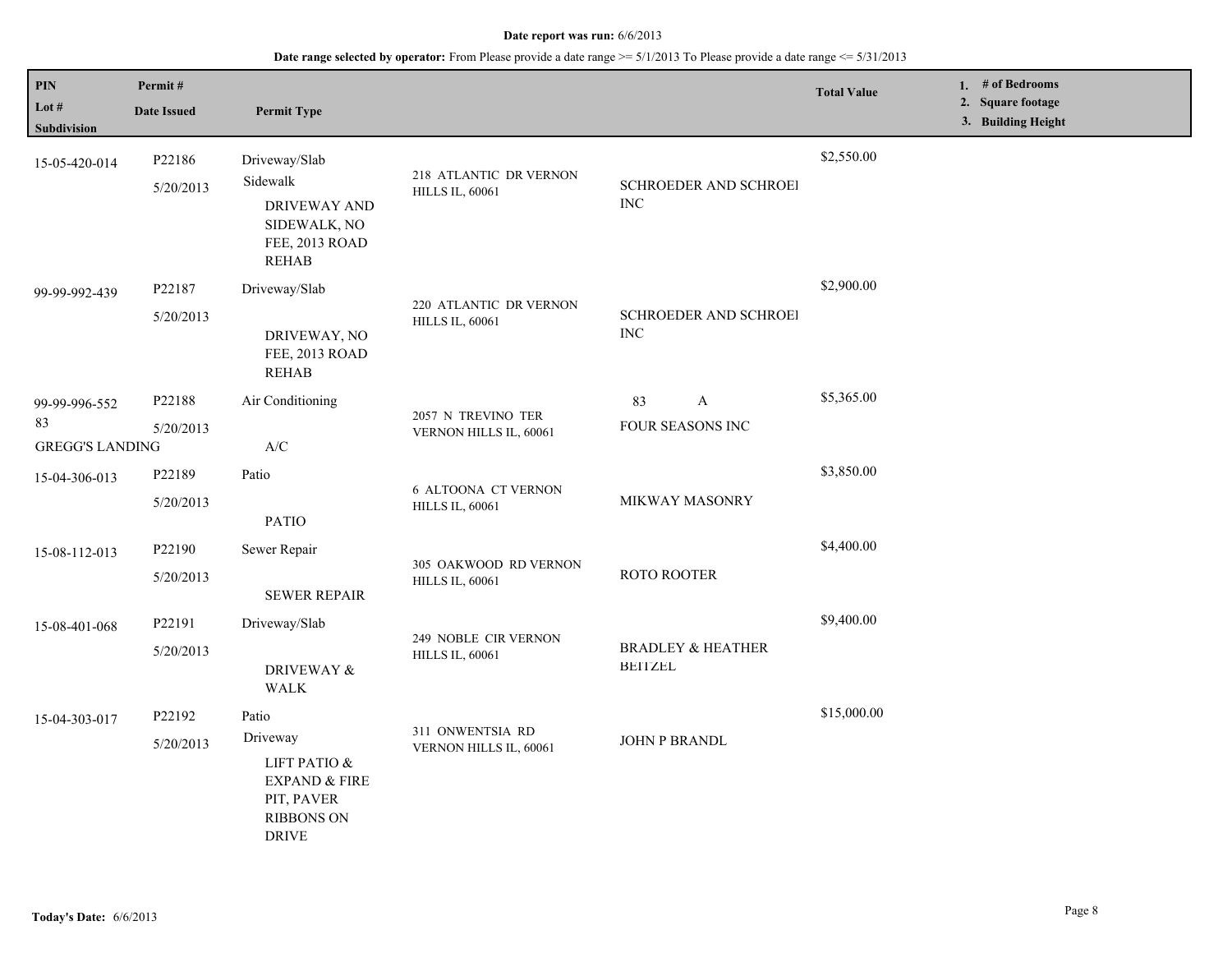| $\mathbf{PIN}$<br>Lot #<br><b>Subdivision</b> | Permit#<br><b>Date Issued</b> | <b>Permit Type</b>                                                                                                                    |                                                       |                                     | <b>Total Value</b> | 1. $#$ of Bedrooms<br>2. Square footage<br>3. Building Height |
|-----------------------------------------------|-------------------------------|---------------------------------------------------------------------------------------------------------------------------------------|-------------------------------------------------------|-------------------------------------|--------------------|---------------------------------------------------------------|
| 99-99-100-694                                 | P22193<br>5/21/2013           | Security System<br><b>SECURITY</b><br><b>SYSTEM</b>                                                                                   | 425 BENJAMIN unit 501<br>VERNON HILLS IL, 60061       | ADT SECURITY SERVICES,              | \$149.00           |                                                               |
| 99-99-996-647                                 | P22195<br>5/21/2013           | Driveway/Slab<br>Sidewalk<br><b>BRICK DRIVEWAY</b><br><b>RIBBONS AND</b><br><b>SIDEWALK</b><br>(ROW WAIVER<br>SIGNED AND PAID<br>FOR) | 284 E LASALLE ST VERNON<br><b>HILLS IL, 60061</b>     | PREMIER PAVING INC                  | \$3,450.00         |                                                               |
| 15-06-413-008                                 | P22198<br>5/22/2013           | Fence<br><b>FENCE</b>                                                                                                                 | <b>129 NAPIER CT VERNON</b><br><b>HILLS IL, 60061</b> | <b>BRUCE FURLANO</b>                | \$2,000.00         | 3.4.00                                                        |
| 15-04-101-038                                 | P22199<br>5/22/2013           | Patio<br>Sidewalk<br>PATIO AND<br>WALKWAYS, OTC<br>PER JOHN<br><b>KALMAR</b>                                                          | 423 ELM TREE LN VERNON<br><b>HILLS IL, 60061</b>      | <b>MIROSLAW PIOS</b>                | \$6,900.00         |                                                               |
| 15-05-420-009                                 | P22200<br>5/22/2013           | Fence<br><b>FENCE</b>                                                                                                                 | 225 AUGUSTA DR VERNON<br><b>HILLS IL, 60061</b>       | <b>LAURA TIBEY</b>                  | \$4,955.00         | 3. 6.00                                                       |
| 15-05-204-033                                 | P22201<br>5/22/2013           | Fence<br><b>FENCE</b>                                                                                                                 | 400 ALEXANDRIA DR<br>VERNON HILLS IL, 60061           | CHRIS WILLIAMS                      | \$500.00           | 3.4.00                                                        |
| 15-05-422-009                                 | P22202<br>5/22/2013           | Private Sidewalk<br>SIDEWALK, NO<br>FEE, 2013 ROAD<br><b>REHAB</b>                                                                    | 205 APRIL AV VERNON<br><b>HILLS IL, 60061</b>         | SCHROEDER AND SCHROEI<br><b>INC</b> | \$350.00           |                                                               |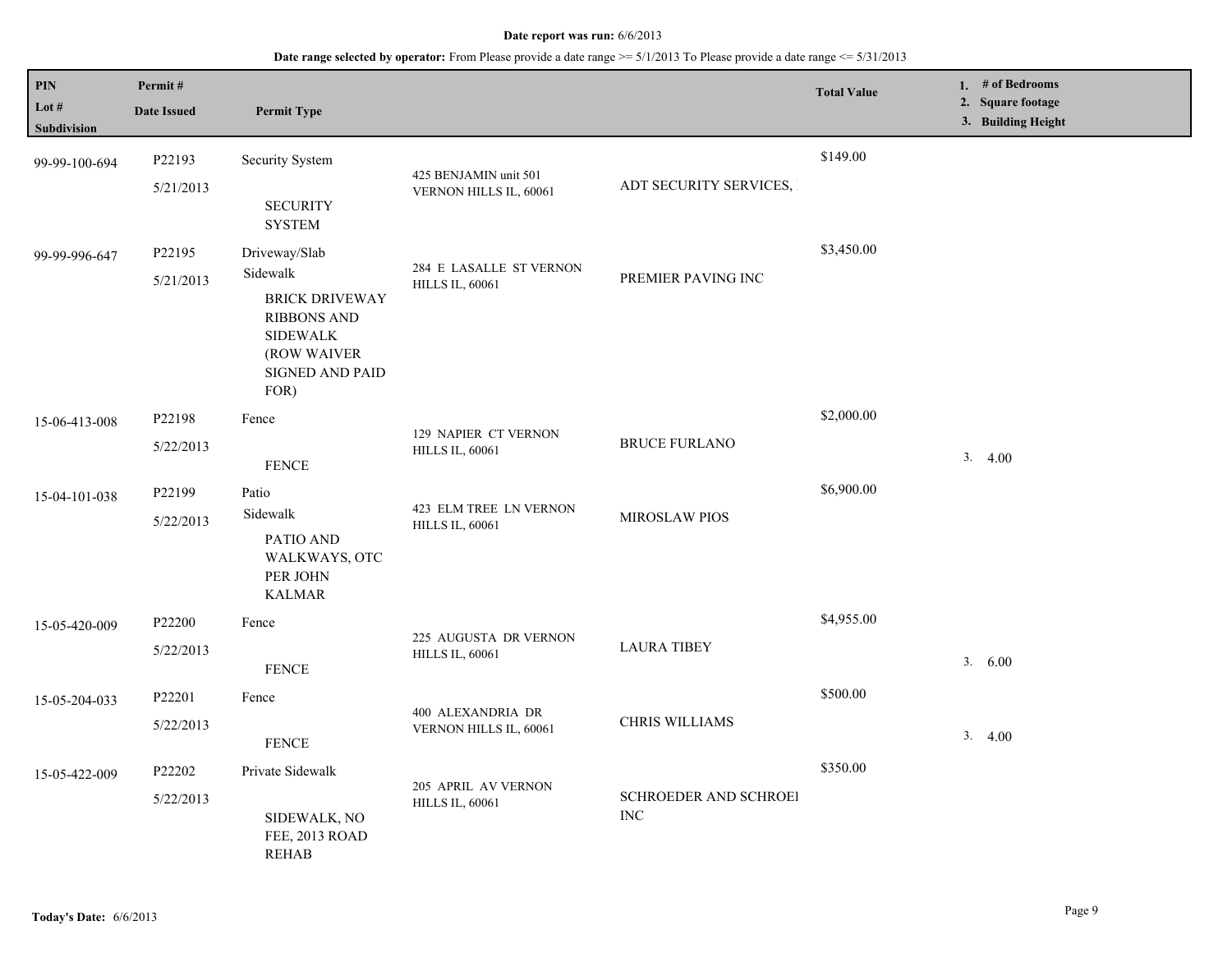| <b>PIN</b><br>Lot $#$<br>Subdivision                                | Permit#<br><b>Date Issued</b> | <b>Permit Type</b>                                                             |                                                        |                                       | <b>Total Value</b> | 1. # of Bedrooms<br>2. Square footage<br>3. Building Height |
|---------------------------------------------------------------------|-------------------------------|--------------------------------------------------------------------------------|--------------------------------------------------------|---------------------------------------|--------------------|-------------------------------------------------------------|
| 99-99-994-024                                                       | P22206<br>5/23/2013           | Fence<br><b>FENCE</b>                                                          | 379 E RANNEY AV VERNON<br><b>HILLS IL, 60061</b>       | KIM KLINGHOFER                        | \$6,700.00         | 3.4.00                                                      |
| 15-08-207-026                                                       | P22207<br>5/23/2013           | Driveway/Slab<br>Sidewalk<br><b>REPLACE</b><br>DRIVEWAY AND<br><b>SIDEWALK</b> | 122 DEERPATH DR VERNON<br><b>HILLS IL, 60061</b>       | TODD M RENIHAN                        | \$4,100.00         |                                                             |
| 11-29-405-020<br>LOT <sub>41</sub><br><b>GREGG'S LANDING POD 11</b> | P22208<br>5/23/2013           | Air Conditioning<br>$\mathbf{A}/\mathbf{C}$                                    | 1662 N PEBBLE BEACH<br>WAY VERNON HILLS IL,<br>60061   | LOT <sub>41</sub><br>ROBERT DICKSTEIN | \$8,850.00         |                                                             |
| 15-04-310-017                                                       | P22209<br>5/23/2013           | Patio<br>REMOVE DECK,<br><b>INSTALL PATIO</b>                                  | 106 ASHEVILLE CT VERNON<br><b>HILLS IL, 60061</b>      | AGS LANDSCAPE CO                      | \$3,500.00         |                                                             |
| 15-08-202-012                                                       | P22210<br>5/24/2013           | Fence<br><b>FENCE</b>                                                          | <b>46 MONTEREY DR VERNON</b><br><b>HILLS IL, 60061</b> | <b>SPECIALTY FENCE</b>                | \$4,000.00         |                                                             |
| 15-08-407-003                                                       | P22211<br>5/24/2013           | Fence<br><b>FENCE</b>                                                          | 559 EVERGREEN DR<br>VERNON HILLS IL, 60061             | <b>JEFF BARRUS</b>                    | \$1,200.00         | 3.4.00                                                      |
| 15-08-108-041                                                       | P22212<br>5/24/2013           | Shed<br><b>SHED</b>                                                            | 302 COURT OF ELM VERNON<br><b>HILLS IL, 60061</b>      | KIMBERLY SCHAFFNER                    | \$1,488.00         |                                                             |
| 15-08-213-003                                                       | P22215<br>5/28/2013           | Deck<br>$\rm{DECK}$                                                            | 295 EVERGREEN DR<br>VERNON HILLS IL, 60061             | LA & A CONSTRUCTION                   | \$3,500.00         | 3. 2.00                                                     |
| 99-99-100-044<br><b>BLDG 5-1</b><br>SHADOW CREEK POD B              | P22216<br>5/28/2013           | Security System<br><b>SECURITY</b><br><b>SYSTEM</b>                            | 415 W SHADOW CREEK DR<br>VERNON HILLS IL, 60061        | BLDG 5-<br>ADT SECURITY SERVICES,     | \$404.00           |                                                             |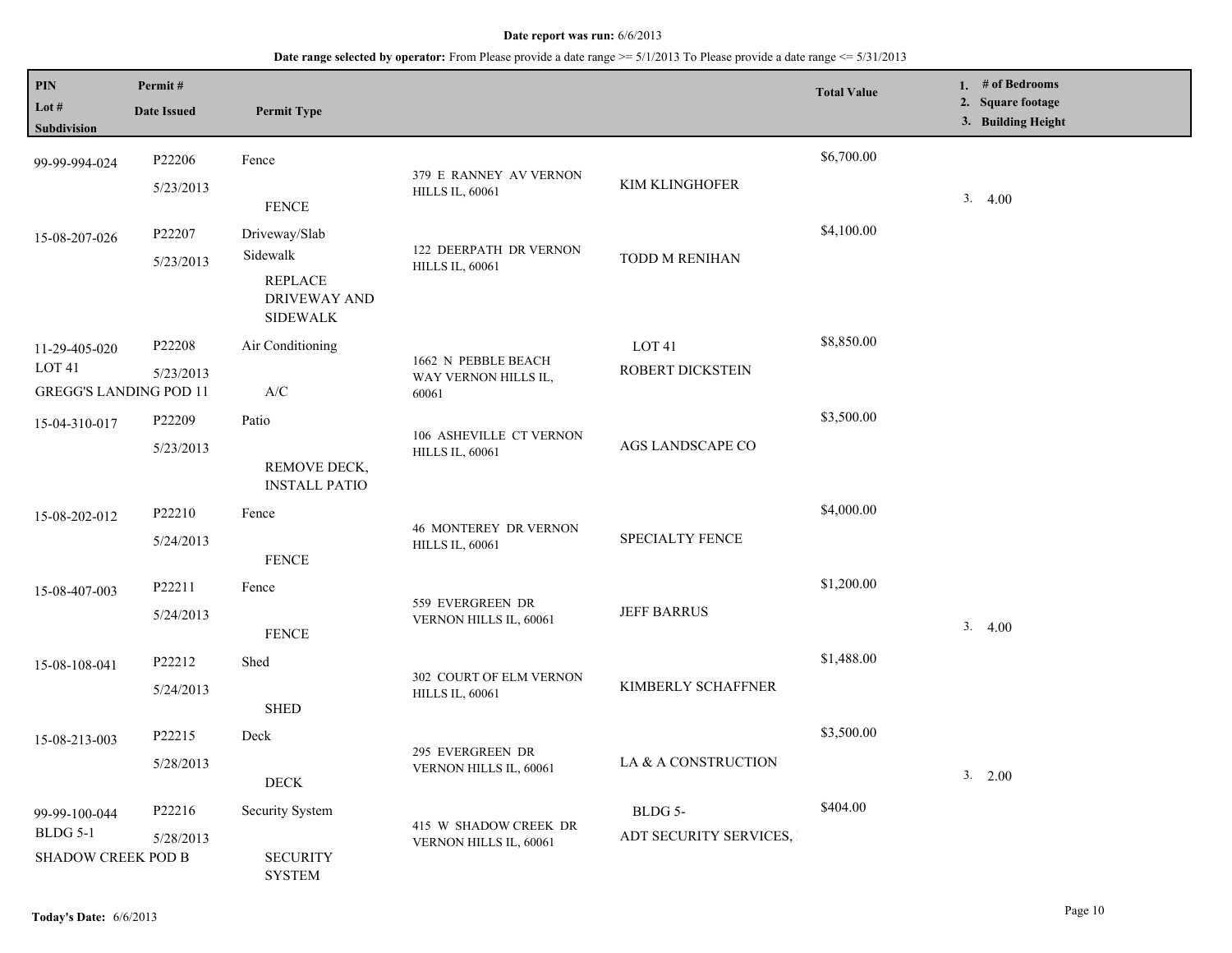| PIN<br>Lot #<br><b>Subdivision</b> | Permit#<br><b>Date Issued</b> | <b>Permit Type</b>                                                    |                                                 |                                      | <b>Total Value</b> | 1. # of Bedrooms<br>2. Square footage<br>3. Building Height |
|------------------------------------|-------------------------------|-----------------------------------------------------------------------|-------------------------------------------------|--------------------------------------|--------------------|-------------------------------------------------------------|
| 99-99-996-737                      | P22219                        | Water Heater                                                          | 1929 N OLYMPIC DR                               |                                      | \$4,250.00         |                                                             |
|                                    | 5/28/2013                     | <b>TANKLESS WATER</b><br><b>HEATER</b>                                | VERNON HILLS IL, 60061                          | TOPTEC HEATING & COOLI<br>$\rm{INC}$ |                    |                                                             |
| 99-99-991-219                      | P22220                        | Water Heater                                                          |                                                 |                                      | \$495.00           |                                                             |
|                                    | 5/28/2013                     | <b>WATER HEATER</b>                                                   | 1304 COVENTRY CIR<br>VERNON HILLS IL, 60061     | <b>DIANE AMBERSON</b>                |                    |                                                             |
| 99-99-996-737                      | P22222                        | HVAC - Combination                                                    | 1929 N OLYMPIC DR                               | <b>ALL TEMP</b>                      | \$14,160.00        |                                                             |
|                                    | 5/29/2013                     | FURNACE & A/C                                                         | VERNON HILLS IL, 60061                          |                                      |                    |                                                             |
| 15-08-205-008                      | P22223                        | Driveway/Slab                                                         |                                                 |                                      | \$3,200.00         |                                                             |
|                                    | 5/29/2013                     | <b>DRIVEWAY</b>                                                       | 35 MONTAUK LN VERNON<br><b>HILLS IL, 60061</b>  | SHREESHA RAMANNA                     |                    |                                                             |
| 15-05-405-065                      | P22224                        | Private Sidewalk                                                      |                                                 |                                      | \$400.00           |                                                             |
|                                    | 5/29/2013                     | SIDEWALK, NO<br>FEE, 2013 ROAD<br><b>REHAB</b>                        | 221 AUTUMN LN VERNON<br><b>HILLS IL, 60061</b>  | SCHROEDER AND SCHROEI<br><b>INC</b>  |                    |                                                             |
| 15-06-414-001                      | P22226                        | Misc. Residential                                                     | 165 N ROYAL OAK DR                              |                                      | \$1,900.00         |                                                             |
|                                    | 5/29/2013                     | <b>REPLACED</b><br><b>SHOWER BASE</b><br>AND TUB, TILE,<br>OTC PER RH | VERNON HILLS IL, 60061                          | <b>CUIBAO MO</b>                     |                    |                                                             |
| 15-04-303-009                      | P22227                        | Furnace                                                               |                                                 |                                      | \$11,476.00        |                                                             |
|                                    | 5/29/2013                     | <b>FURNACE</b>                                                        | 12 EDGEWOOD RD VERNON<br><b>HILLS IL, 60061</b> | SUNSET MECHANICAL                    |                    |                                                             |
| 99-99-994-658                      | P22234                        | Driveway/Slab                                                         |                                                 | <b>SANG KIM</b>                      | \$1,550.00         |                                                             |
|                                    | 5/29/2013                     | <b>DRIVEWAY</b>                                                       | 503 S SUPERIOR ST<br>VERNON HILLS IL, 60061     |                                      |                    |                                                             |